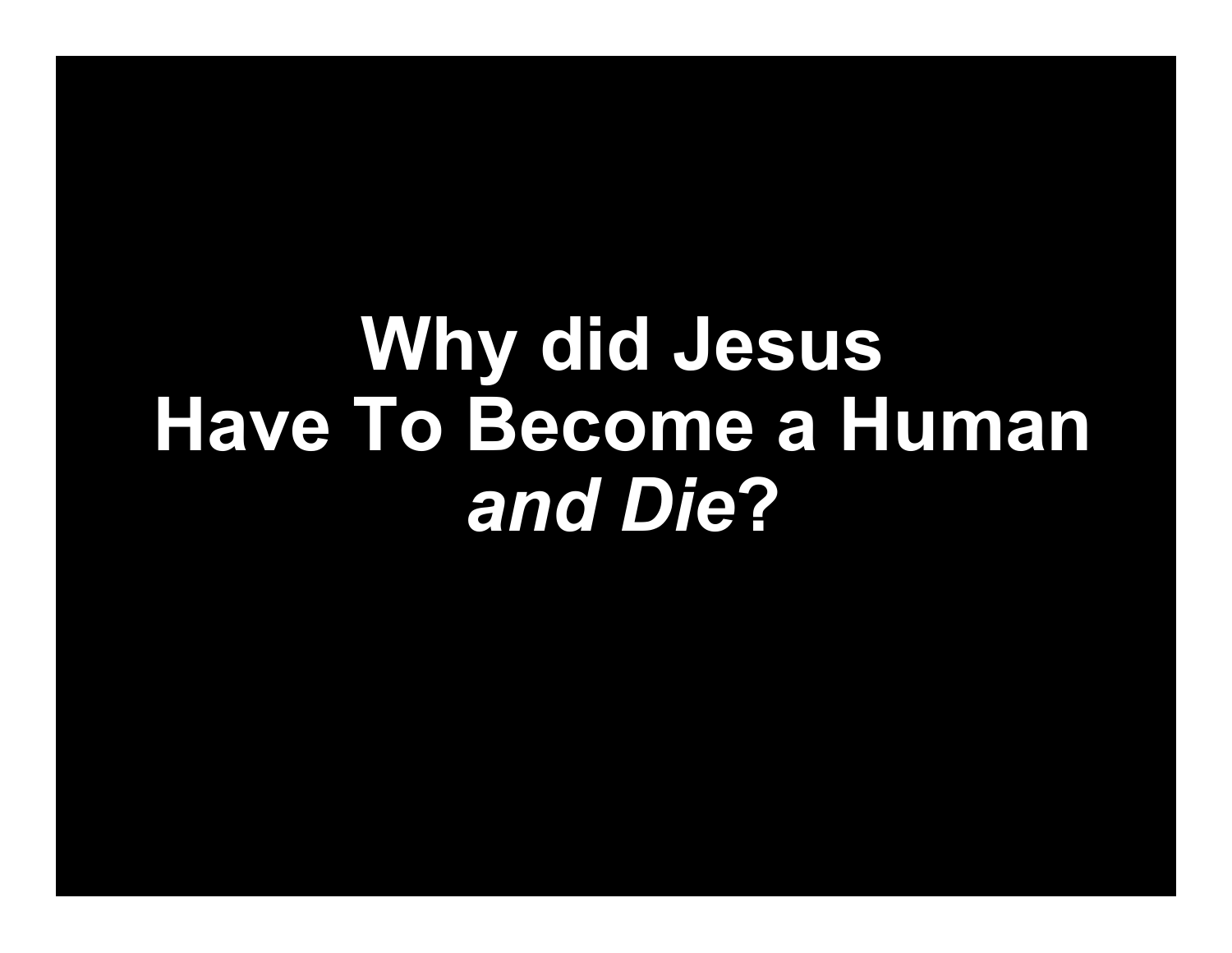**Rom. 5:8 But God demonstrates his own love for us in this: While we were still sinners, Christ died for us**.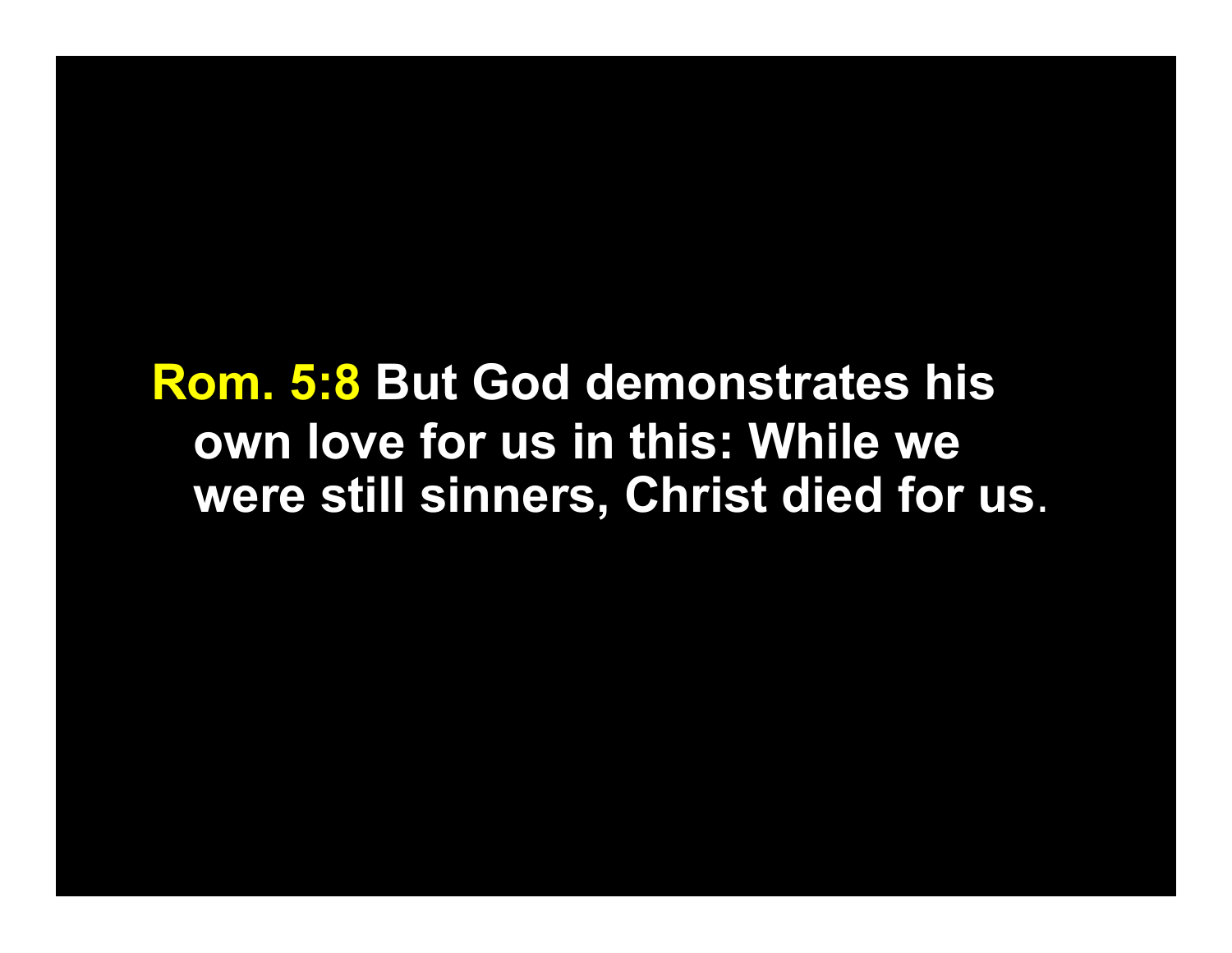**John 1:1 In the beginning was the Word, and the Word was with God, and the Word was God.**

**John 1:14 The Word became flesh and made his dwelling among us. We have seen his glory, the glory of the One and Only, who came from the Father, full of grace and truth**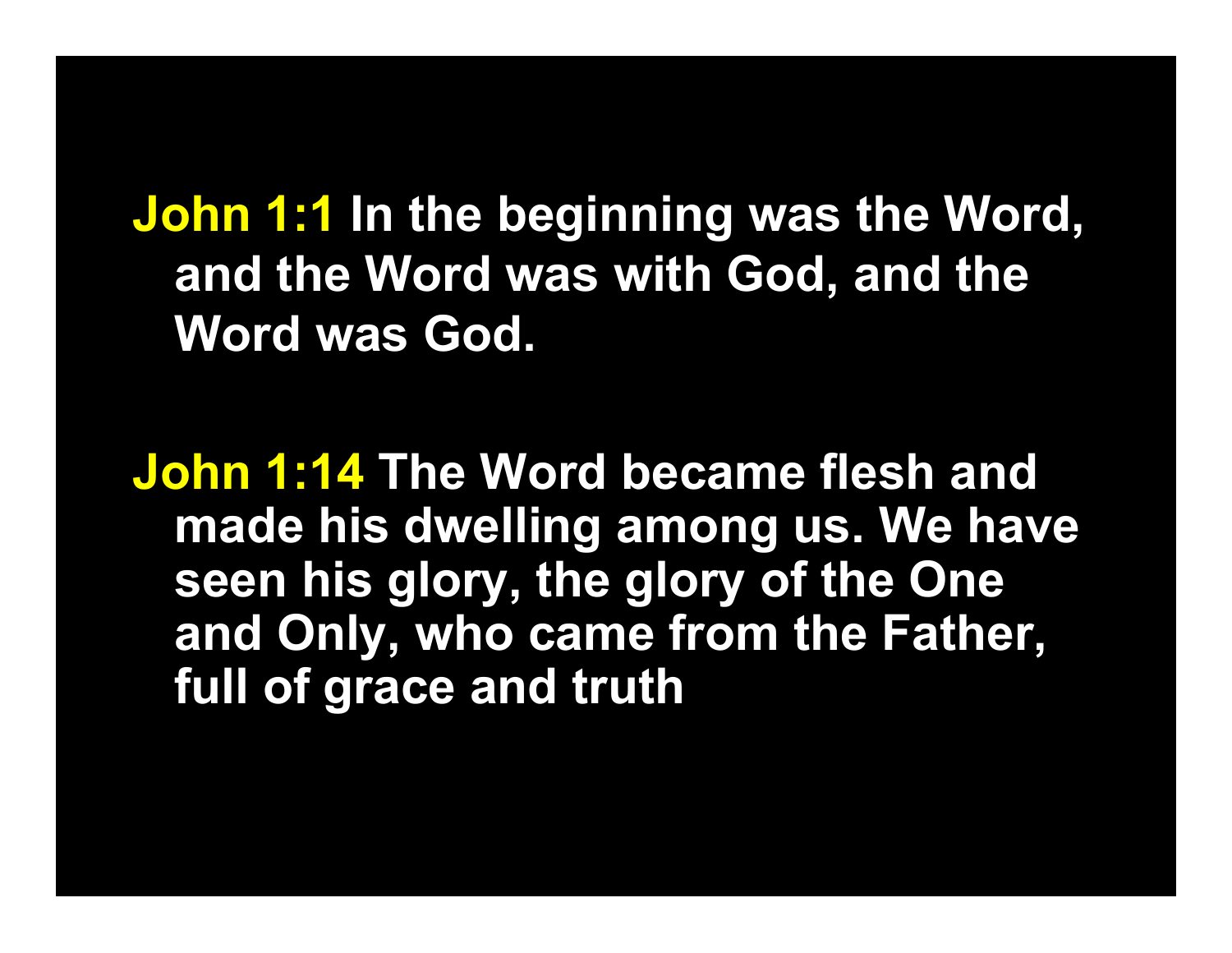**Eph. 1:4-6 For he chose us in him**  *before the creation of the world* **to be holy and blameless in his sight. In love he predestined us to be adopted as his sons through Jesus Christ, in accordance with his pleasure and will — to the praise of his glorious grace, which he has freely given us in the One he loves.**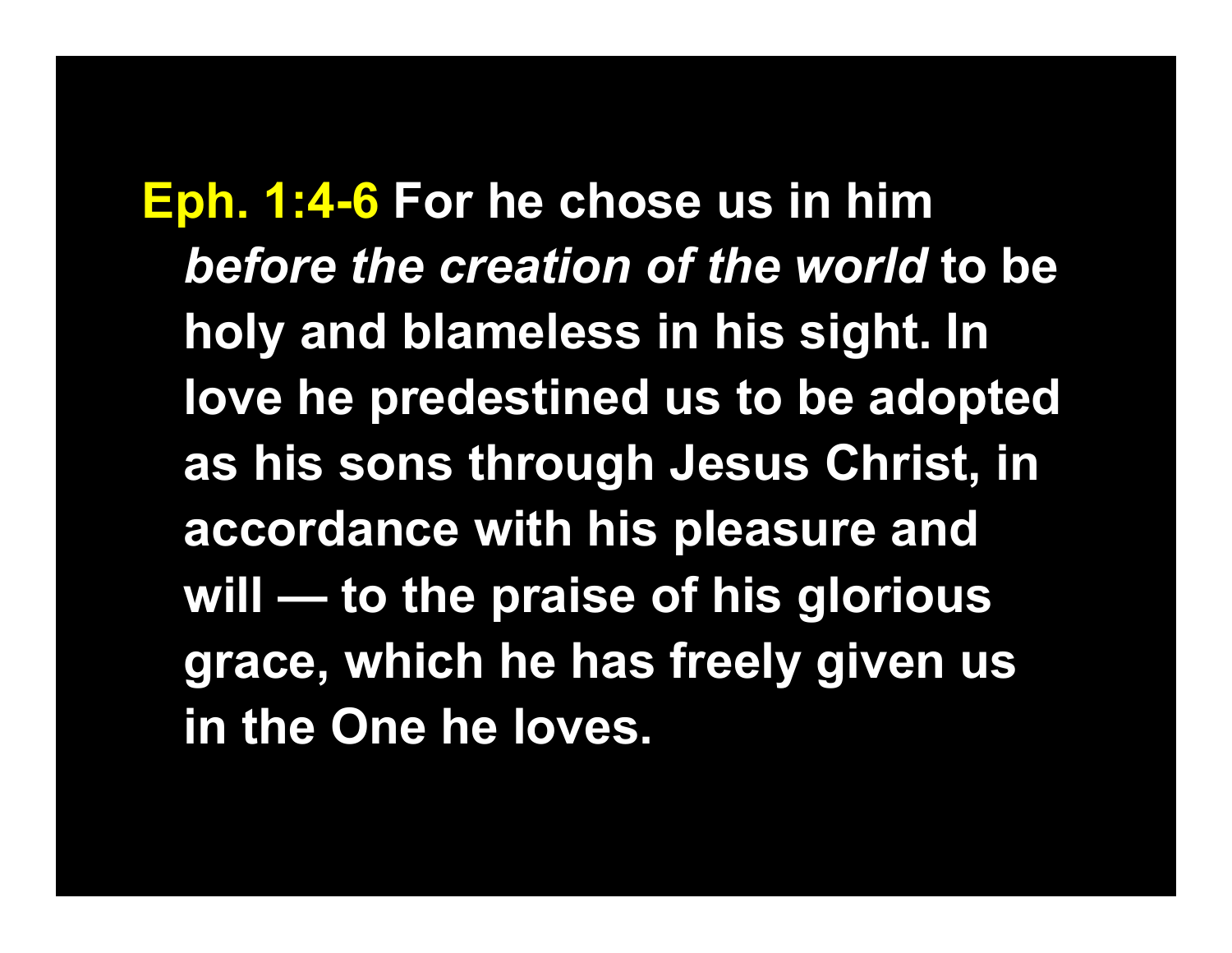**Eph. 1:9-11 And he made known to us the mystery of his will according to his good pleasure, which he purposed in Christ, to be put into effect when the times will have reached their fulfillment to bring all things in heaven and on earth together under one head, even Christ. In him we were also chosen, having been predestined according to the plan of him who works out everything in conformity with the purpose of his will…**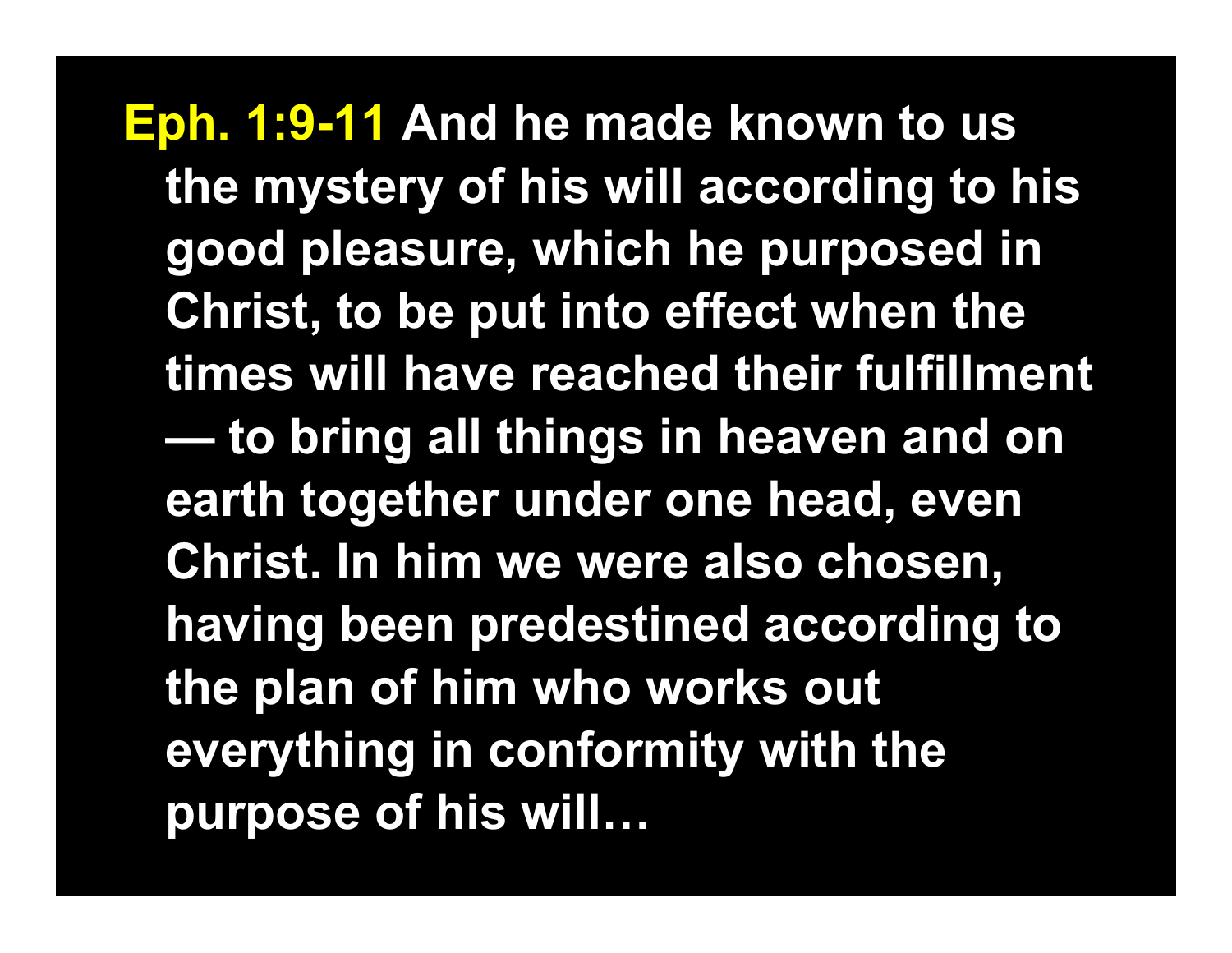**i) we're separated from God (no trust/ faith)** 

**→ God must abolish the lie and restore faith**

**ii) we have a fatal disease → God must heal us** 

**iii) we're in bondage to devil → God must set us free**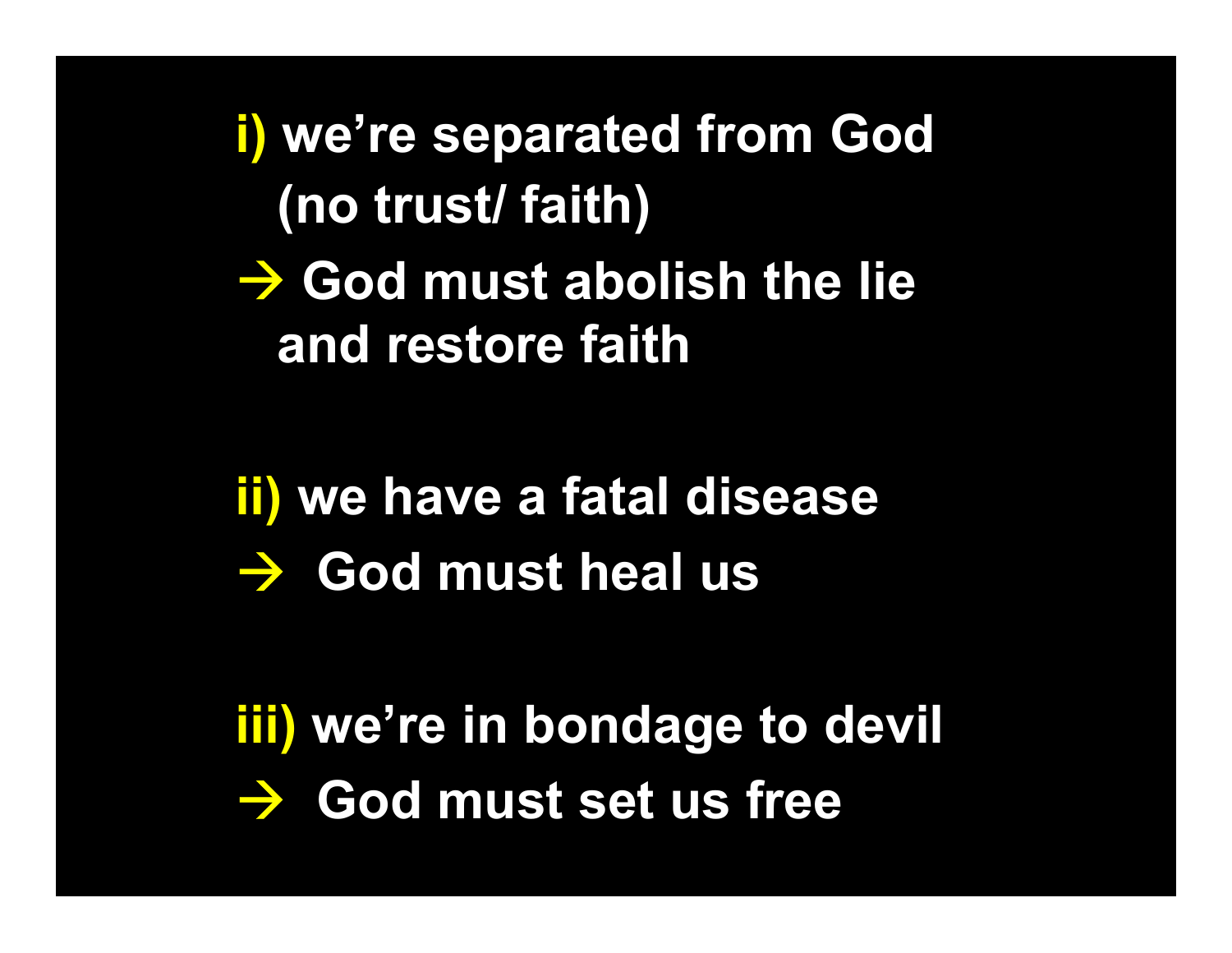## **Incarnation** *plus Crucifixion*

#### **1. Incarnation and Crucifixion Reveals True God and Restores Faith**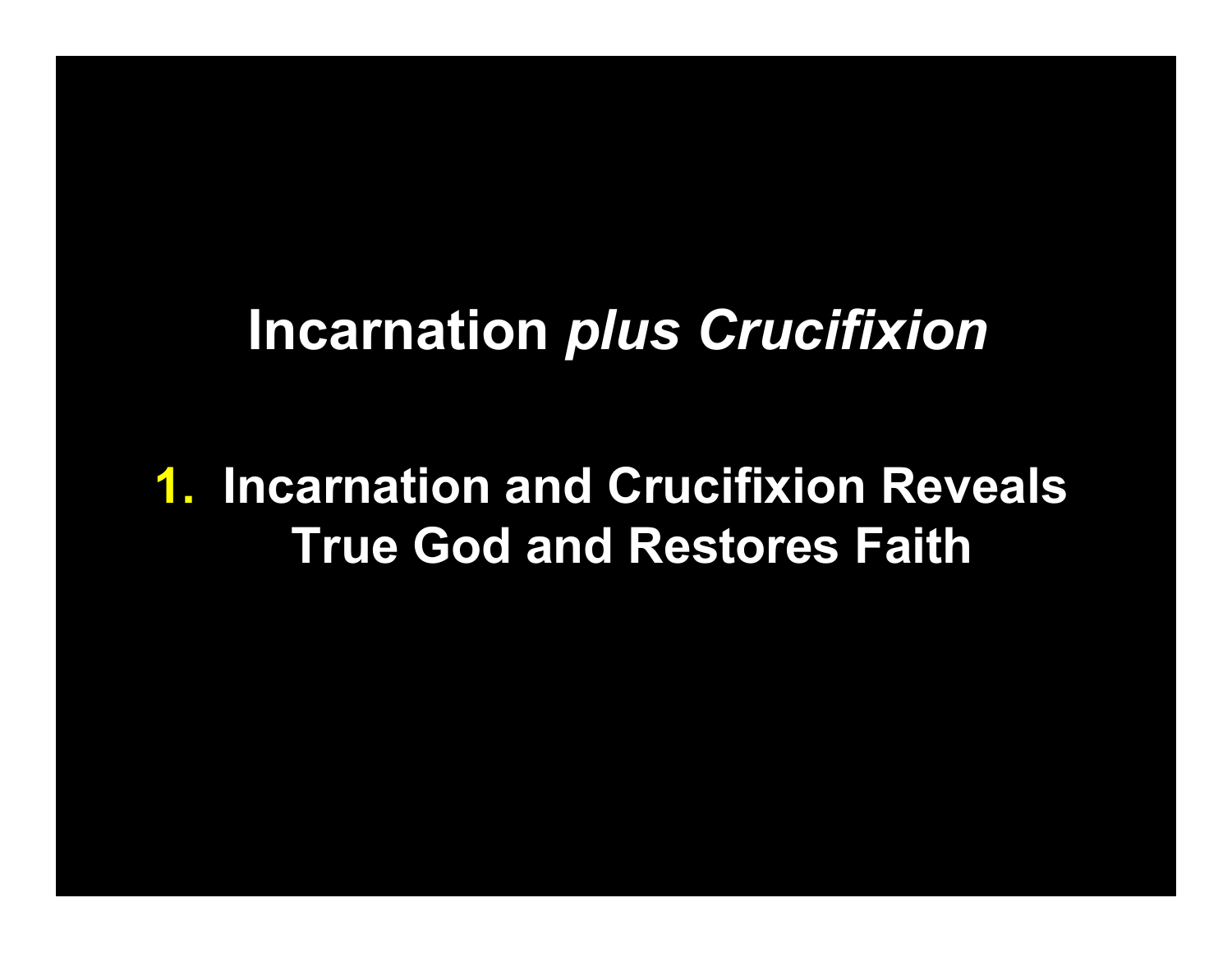### **2. Incarnation and Crucifixion Heals Our Sin-Disease**

**2 Cor. 5:21 God made him who had no sin to be sin for us…**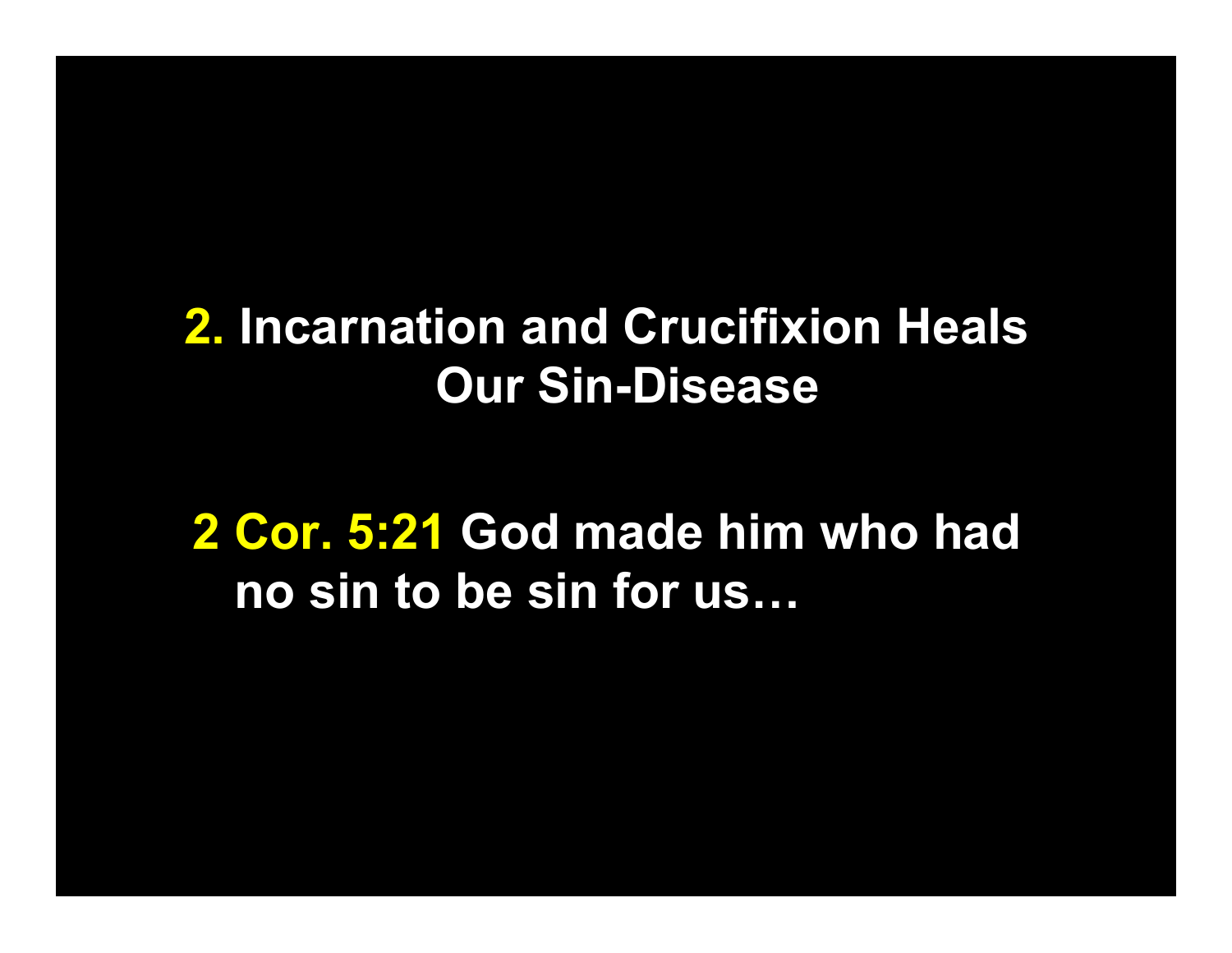**) Rom. 3:25-26 God presented him as a sacrifice of atonement, through faith in his blood. He did this to** *demonstrate his justice***, because in his forbearance he had left the sins committed beforehand unpunished — he did it to**  *demonstrate his justice* **at the present time, so as to be just and the one who justifies those who have faith in Jesus.**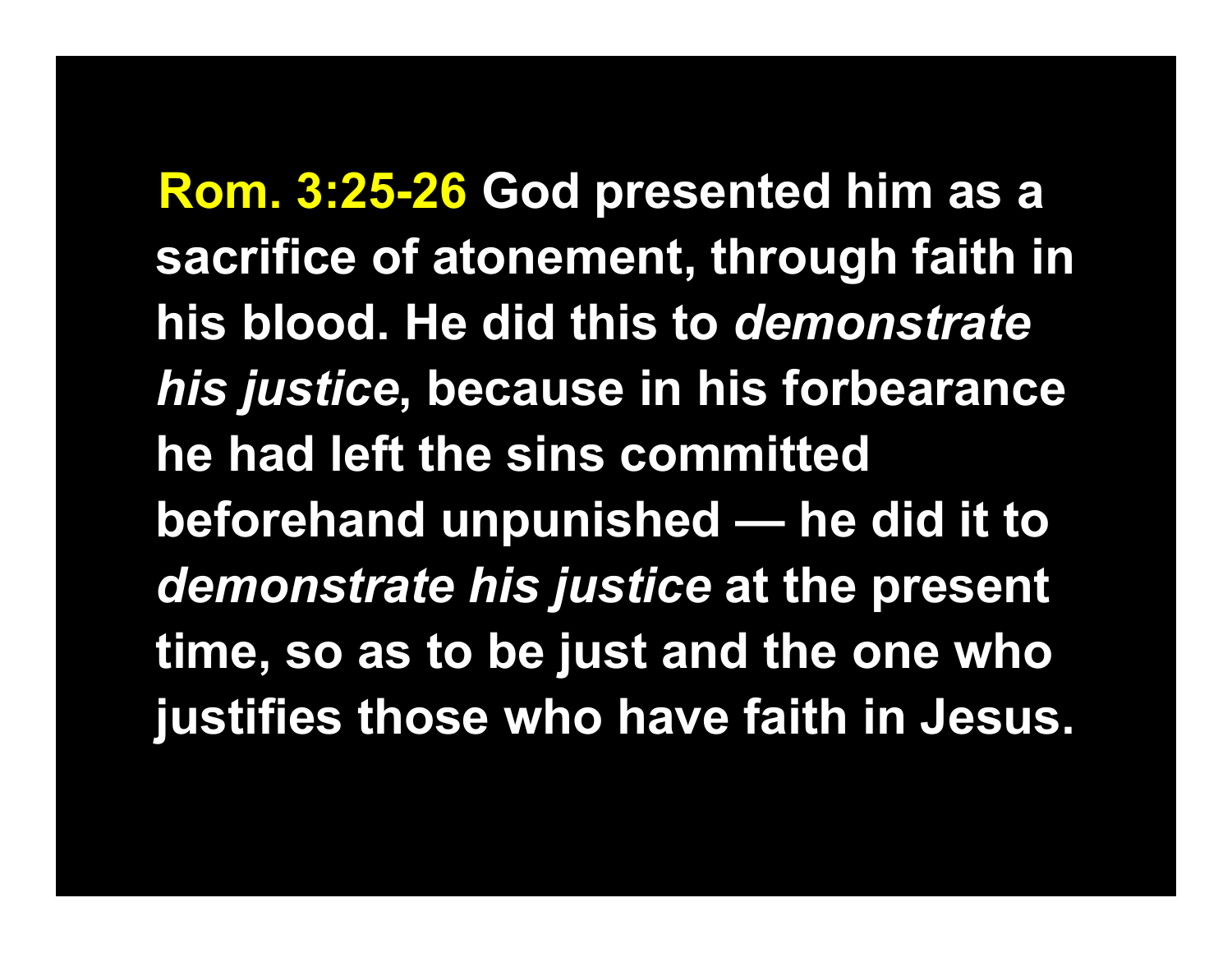### **3. Incarnation and Crucifixion Frees Us From the Devil**

### **1John 3:8 The reason the Son of God appeared was to destroy the devil's work.**

**Heb. 2:14 Since the children have flesh and blood, he too shared in their humanity so that by his death he might destroy him who holds the power of death — that is, the devil…**